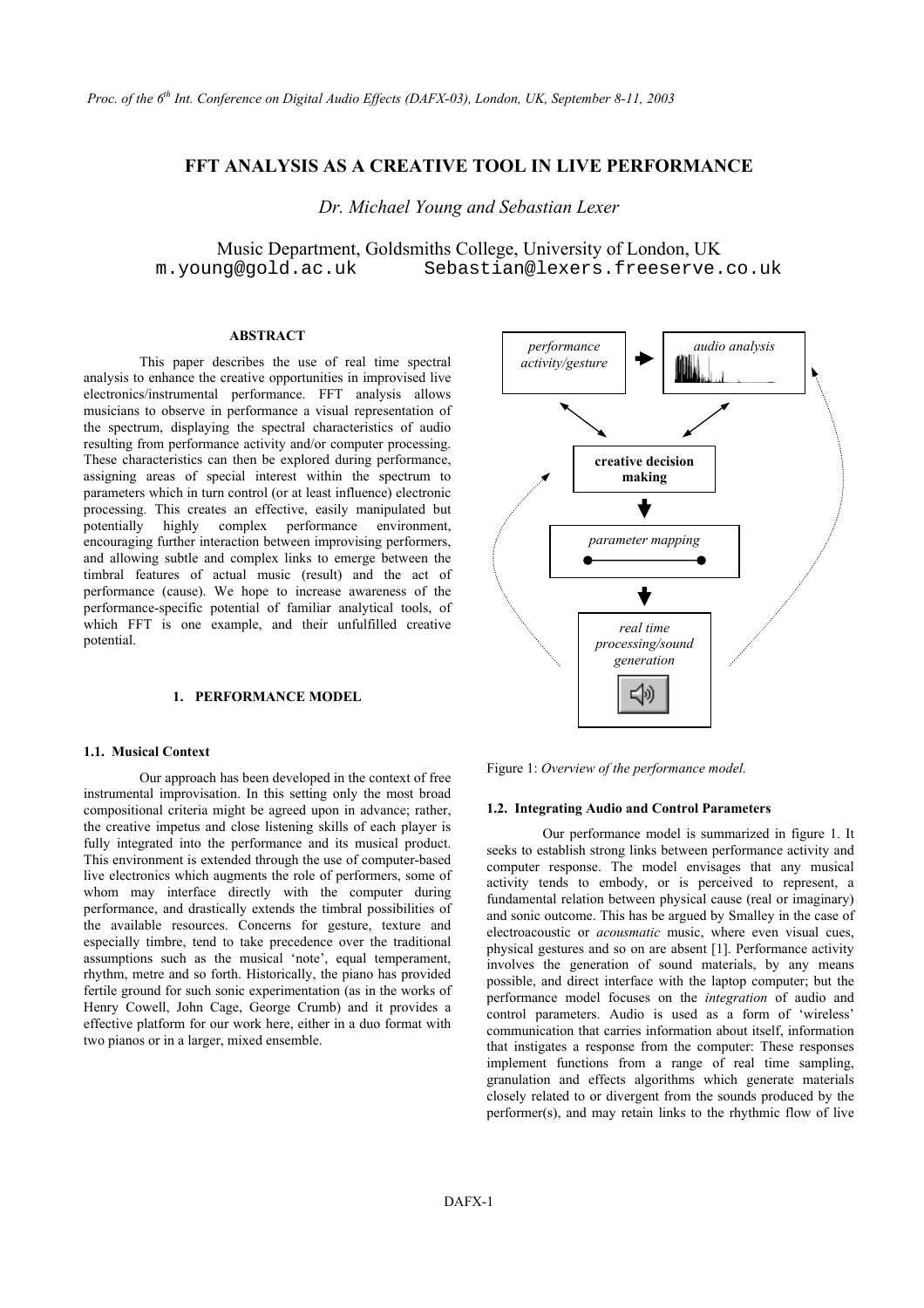events or be quite independent from them. There is a continuum which evolves from traditional instrumental sound (via extended techniques of production) to live effects processing and, ultimately, to sample triggering. In this extreme case there is no longer any necessary musical relation between the triggering event (performance activity) and sonic outcome, although the possibility remains for shaping the characteristics of prerecorded samples during live playback. Connections can also be established, in performance, between audio from sample playback and control parameters that engender further computer responses.

Consequently, all sound material, whether performed or processed, exists in a permanently mutable form, subject to the influence of both input gestures and the sound events themselves (depending upon how audio and control parameters are mapped). To use Stroppa's terminology, sound material does not exist in a "composed state" but should only be considered for its "interpretative potential" [2].

#### **1.3. Inclusiveness and Uncertainty**

This mutability extends into performance practice within the ensemble. An *inclusive* practice is favoured, whereby all players may share ownership of the material produced and electronic processes implemented. This collaborative ethos encourages performance activity that seeks to influence, or disturb, ongoing events, or to interfere with the capacity of another performer to do the same. These feedback loops provide the basis for collective improvisation, in which, from the perspective of any individual player, indeterminacy exists on several levels; the outcome of any performative act, the nature of equivalent contributions from other players, and, most critically in this model, the influence of these sounds on computer-based processing activity or vice versa.

Actions are therefore always explorative; performers may seek to provoke events or react to those already underway, but can rarely be certain of the actual outcome and their role in the interactive process. In this performance model the relation between subject (performer) and object (sonic outcome) is never "circumspective", to use Heidegger's term, rather a breakdown is engineered between expected patterns of cause and effect (as described by Hamman [3]). Although uncertainty is favoured over authorship and intention, it is not our aim that this should be at the expense of the intuitive and personal, whether expressed through musical performance or direct control of computer processing. The performance model seeks to expand the possibilities of improvisation, to embed technology fully in the social act of music making.

### **2. CONTROL PARAMETERS**

#### **2.1. Strategies for Mapping**

At the heart of this model is the interpretation by the computer of inputs, and how decisions are made to map one type of event to another. Any control system involved for live improvised performance raises problems of gesture-to-parameter mapping. This performance model is focused particularly on

instrumental gesture mapping. Rovan et al have addressed these problems by suggesting three strategies for mapping physical input to control parameters; "one-to-one", "divergent" and "convergent" [4]. The simple relation between action and result ("one-to-one") describes a simple, linear response of a computer or electronic instrument to a performance input. Conventional computer input devices and MIDI peripherals, as well as more sophisticated input devices, are examples of this strategy. "Divergent" mapping suggests an extension of this approach, assigning one input controller to a number of potentially unrelated musical parameters.

The "convergent" strategy envisages much more complex systems of control, employing a number of interdependent controllers that influence a single parameter. This strategy can be noted for its greater expressive potential and its more accurate reflection of the actual practice of playing acoustic instruments or singing, in which a whole host of both conscious and unconscious physical actions can influence the timbral and gestural characteristics of the resultant sound.

#### **2.2. Audio as a Controller**

Given the wide array of available input devices, the choice of suitable controllers is a fundamental consideration, as is the subsequent interpretation of controller gestures. Audio itself is the preferred source of controller information as this carries information directly from the performer's natural musical expression. Pitch tracking, and to a lesser extent, amplitude following are both unsatisfactory, reflecting a reductive approach that simplifies the musical input to the note-orientated language of MIDI. The technical limitations of MIDI, for instance its fixed bit depth, have been frequently noted, e.g. by Wessel [5]. Wessel has also proposed that audio signals may be used as an alternative to conventional formats such MIDI, providing control streams with vastly improved flexibility, resolution and responsiveness. Adapting this approach, we suggest that audiobased control parameters may be derived from the live performance by means of spectral analysis, providing immediate visual feedback into the performance environment.

### **3. IMPLEMENTATION**

#### **3.1. FFT Analysis**

Our implementation seeks to foster the collective improvised performance model discussed above, in particular emphasizing inclusiveness, listening and responsiveness. Performers may view a spectral analysis of incoming audio by means of an FFT based representation of the spectrum. This allows areas of activity (or lack of activity) in the frequency spectrum to be identified visually, and to be considered in relation to perceived musical activity or attendant physical gestures observed during live performance. Quite subtle changes in timbre, e.g. resulting from minor variations in the upper spectrum, can be identified. Such areas of interest may have a very narrow or wide bandwidth and can be extracted easily and spontaneously using the computer interface. These frequency bands can then be assigned (mapped) as independent streams of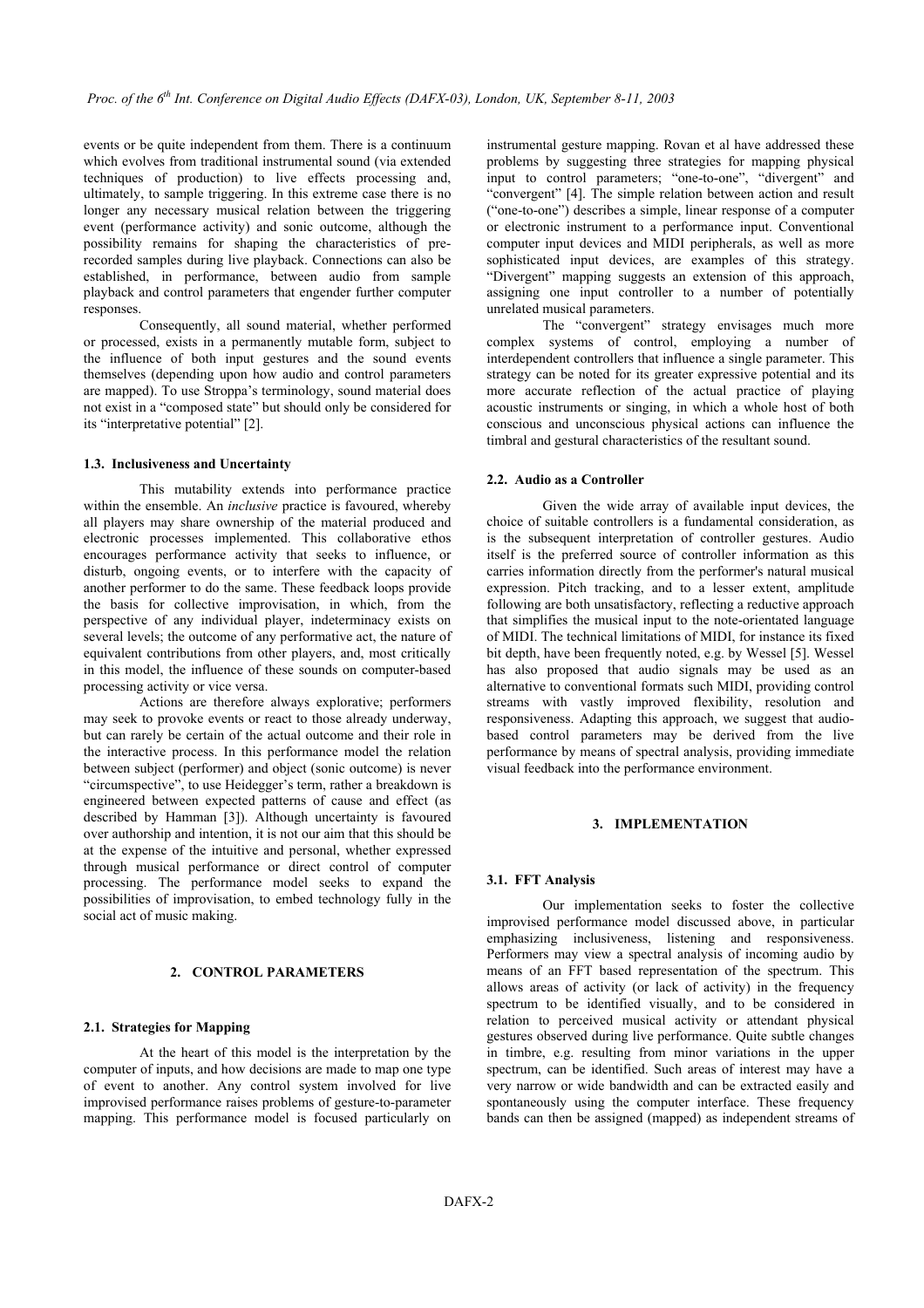control data to one or more of the numerous parameters for processing, sampling or granulation.



Figure 2: *FFT analysis and frequency band selection.*

The implementation uses a Max/MSP patch for analysis and all subsequent audio processing. Initially frames of 2048 bins are read into a *buffer~* object and displayed by *waveform~.* To smooth the display, every four frames are averaged, providing a representation of every 86ms of sound, updated at the frame interval of 21.5ms. This provides a practical compromise between accuracy and usability. Two displays are used (see figure 2). One shows the spectrum of all sonic activity. A second display removes data from the computer generated audio (by subtracting FFT frames) allowing only direct sound to be observed, which proves advantageous in practice. In figure 2 four frequency bands *a, b, c, d* are selected by the performer from the spectrum analysis; these bands are mapped to four control parameters.

The performers are thus provided with a detailed description of all sound materials, forming the basis of their creative decision making. Nevertheless, in future, alternative analytical methods could be explored that allow pitch-based

representation of the spectrum and better low frequency resolution.

#### **3.2. Participation using LAN**

A scenario with more than one computer is preferred, to allow active participation in the selection and mapping process by more than one performer, thus creating a dialogue at the technological level. This also provides a solution to the CPU intensive nature of analysis and synthesis. Open Sound Control (OSC) is used to implement a Local Area Network, which provides many advantages over the most likely alternative of MIDI, as discussed by Wessel [5]. Both control data and FFT data can be transmitted over the network, so that individual computers can undertake dedicated tasks within the analysis/synthesis MSP patch, and performers can influence processing tasks underway on another laptop.

#### **3.3. Convergent Mapping**

Decisions about frequency band-to-controller mapping are highly significant. To identify an area of interest within the spectrum constitutes a subjective and creative response to the audio environment; a decision to map a given spectral area to a particular control parameter is a compositional decision, which will potentially feedback into the entire system. A "one-to-one" mapping strategy has proved unnatural to engage with, as minor changes in playing can result in relatively crude parameter changes, whereas radical shifts in timbre and texture are not necessarily matched by a commensurate parameter response. One solution, implemented here and shown in figure 3 is to map incoming data (in this case, the four control parameters *a, b, c, d*) to freely accessible *table* objects, so that ongoing control information can be reshaped, in performance, to produce a more desirable aural outcome.

Overall, a "convergent" strategy yields better results. Overcomplicated when applied to a range of faders and switches, it proves efficacious when applied to strings of control data generated from real time audio analysis, and informs the ability of individual performers to determine the musical outcome of their decision making. For example, logical AND or NOT allow a given control parameter to preclude or require activity in another in order to obtain a positive effect. Audio processes dependent upon the upper partials generated by one instrument, for instance, may be inhibited by the appearance of a low frequency drone in the spectral landscape. Parameter assignment creates only potential scenarios for exploration by the improvising musicians; performers may provoke, but not directly control, parameter changes which in turn have a palpable effect upon live signal processes.

#### **CONCLUSION**

The analysis process enables visual feedback of the sonic environment during performance. Thus the detection and selection of interesting and suitable changes in the frequency spectrum become possible which in other cases might be masked by other more dominant frequencies. The feature of extracting